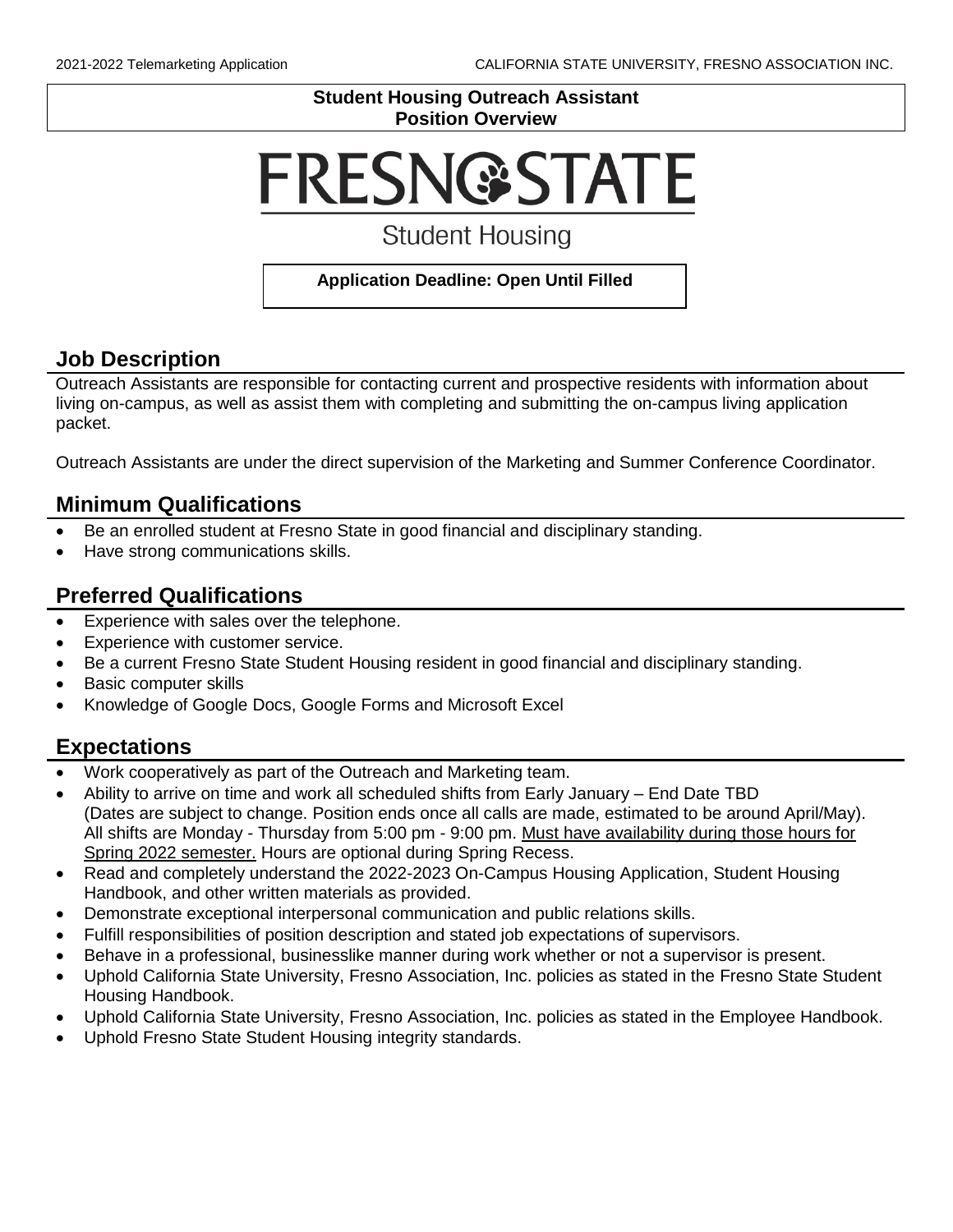#### **Primary Responsibilities**

- Telephone prospective residents as assigned
- When discussing on-campus living with prospective residents:
	- o Use provided phone call script(s).
	- $\circ$  Use the 2022-2023 On-Campus Housing Application, Student Housing Handbook, and other related materials as reference guides.
	- o Respond to questions correctly and positively.
	- o Represent the on-campus living experience and the university in a positive manner.
	- o Encourage prospective residents to choose on-campus living.
- Complete all required supporting documents accurately.
- Use computer to record calls and statistics accurately.
- Be on time and work all scheduled shifts.

#### **Secondary Responsibilities**

- Assist with several Marketing events including University Preview Day (Saturday, March 26<sup>th</sup> Mandatory Work Day) and Resident Appreciation Day (mid-April).
- Assume additional responsibilities as identified by the Marketing and Summer Conference Coordinator and the Telemarketing Lead.

## **Compensation**

\$14.00 per hour (minimum wage). If selected for this position, you will need to show proof of eligibility to work in the United States (Social Security card or international work permit card) and photo ID (California Driver's License or Passport) prior to beginning the position.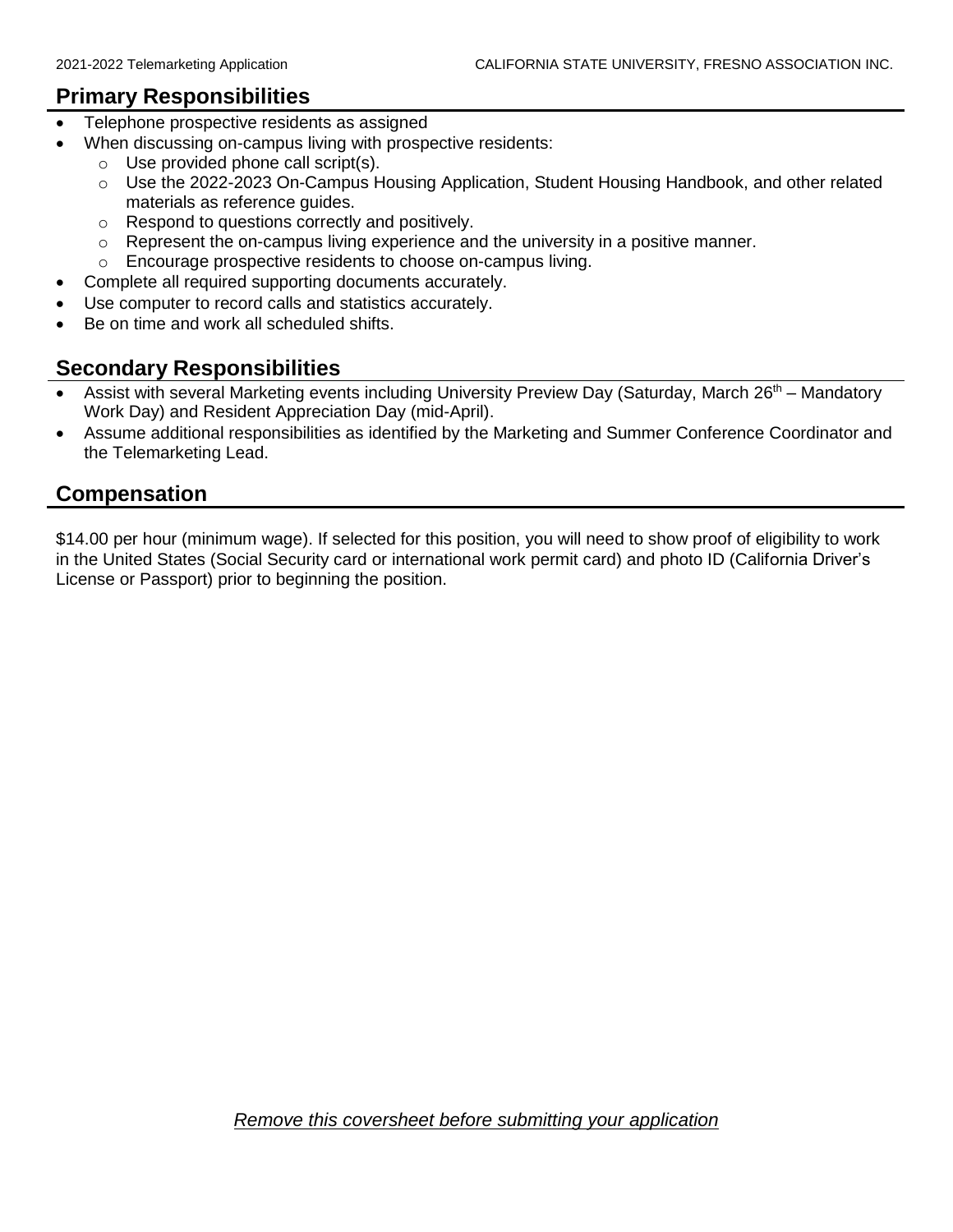# **Personal Information:** *(Please print legibly)*

| <b>Street Address</b> |                                         | Apt/Suite                       |                                                                             |                                                                                                                                                                                                                                                                                                                                                                                                                                                                                                                                |  |
|-----------------------|-----------------------------------------|---------------------------------|-----------------------------------------------------------------------------|--------------------------------------------------------------------------------------------------------------------------------------------------------------------------------------------------------------------------------------------------------------------------------------------------------------------------------------------------------------------------------------------------------------------------------------------------------------------------------------------------------------------------------|--|
| City                  |                                         | <b>State</b><br>Zip Code        |                                                                             |                                                                                                                                                                                                                                                                                                                                                                                                                                                                                                                                |  |
| <b>Street Address</b> |                                         | Apt/Suite                       |                                                                             |                                                                                                                                                                                                                                                                                                                                                                                                                                                                                                                                |  |
| City                  |                                         | <b>State</b>                    | Zip Code                                                                    |                                                                                                                                                                                                                                                                                                                                                                                                                                                                                                                                |  |
|                       |                                         |                                 |                                                                             |                                                                                                                                                                                                                                                                                                                                                                                                                                                                                                                                |  |
|                       | <b>YES</b>                              |                                 | <b>NO</b>                                                                   |                                                                                                                                                                                                                                                                                                                                                                                                                                                                                                                                |  |
|                       |                                         |                                 |                                                                             |                                                                                                                                                                                                                                                                                                                                                                                                                                                                                                                                |  |
|                       |                                         |                                 |                                                                             |                                                                                                                                                                                                                                                                                                                                                                                                                                                                                                                                |  |
|                       |                                         |                                 |                                                                             |                                                                                                                                                                                                                                                                                                                                                                                                                                                                                                                                |  |
|                       |                                         |                                 |                                                                             |                                                                                                                                                                                                                                                                                                                                                                                                                                                                                                                                |  |
|                       | <b>Permanent Address:</b><br>performed: | <b>Local/On Campus Address:</b> | Name: Name:<br>If yes, list the position(s) held and date(s) of employment: | Phone: E-mail Address: E-mail: E-mail: Address: All Address: All Address: All Address: All Address: All Address: All Address: All Address: All Address: All Address: All Address: All Address: All Address: All Address: All A<br>Check this box if your Local/On Campus Address is the same as your Permanent Address.<br>1. Have you ever been employed at Fresno State or Fresno State Student Housing? (Circle One)<br>List other previous employers, including any volunteer hours, and briefly describe the type of work |  |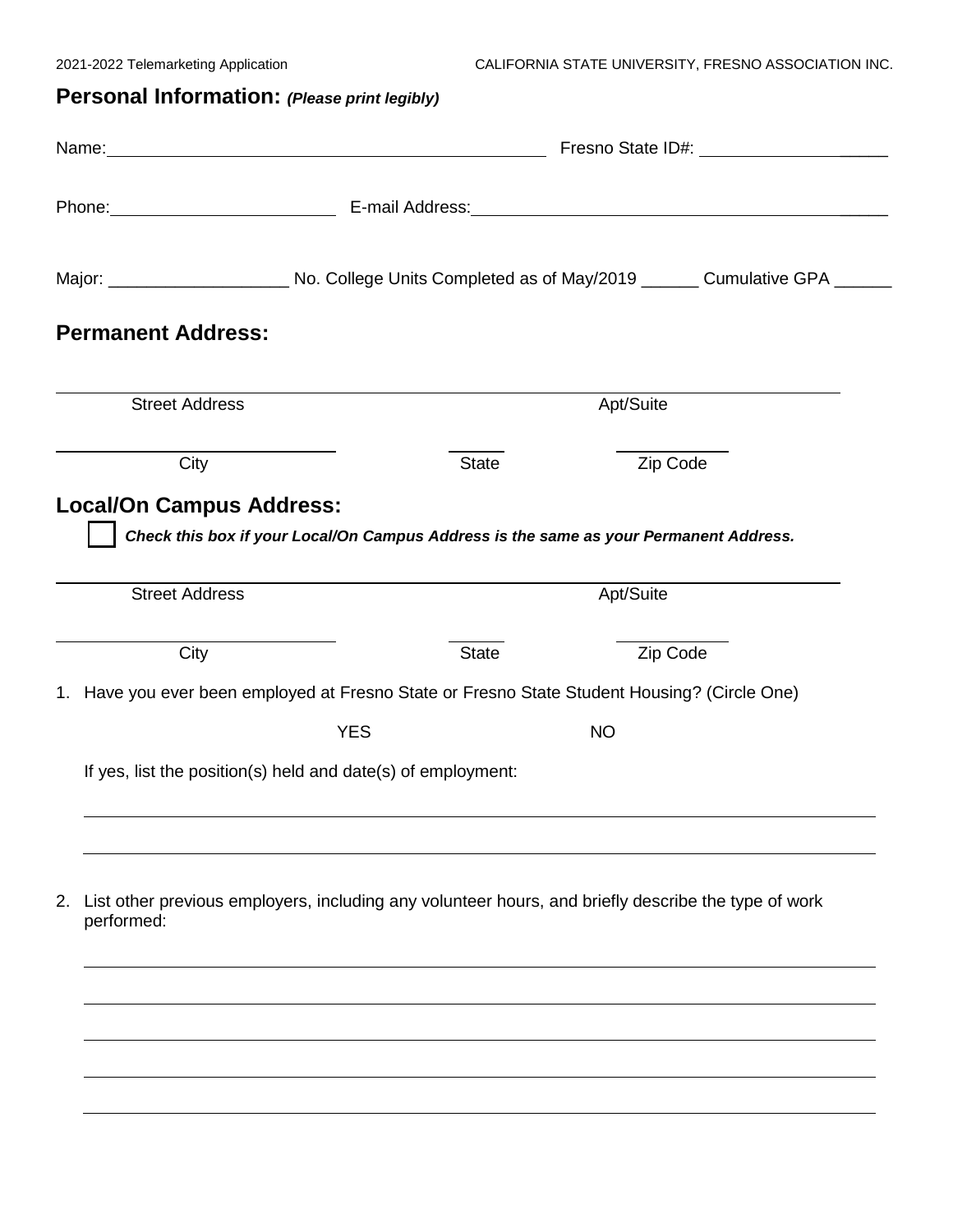3. Are you bilingual? (Circle One)

YES NO

If yes, list the language(s) you are fluent in:

4. Briefly describe any customer service experience you have provided in previous volunteer or paid positions:

5. Briefly describe any telemarketing or business telephone experience you have had in previous volunteer or paid positions:

6. If selected for this position, briefly explain how you would present on-campus living in a positive manner to the prospective and current residents you would be calling:

7. What qualities or skills do you have that make you the best candidate for this position?